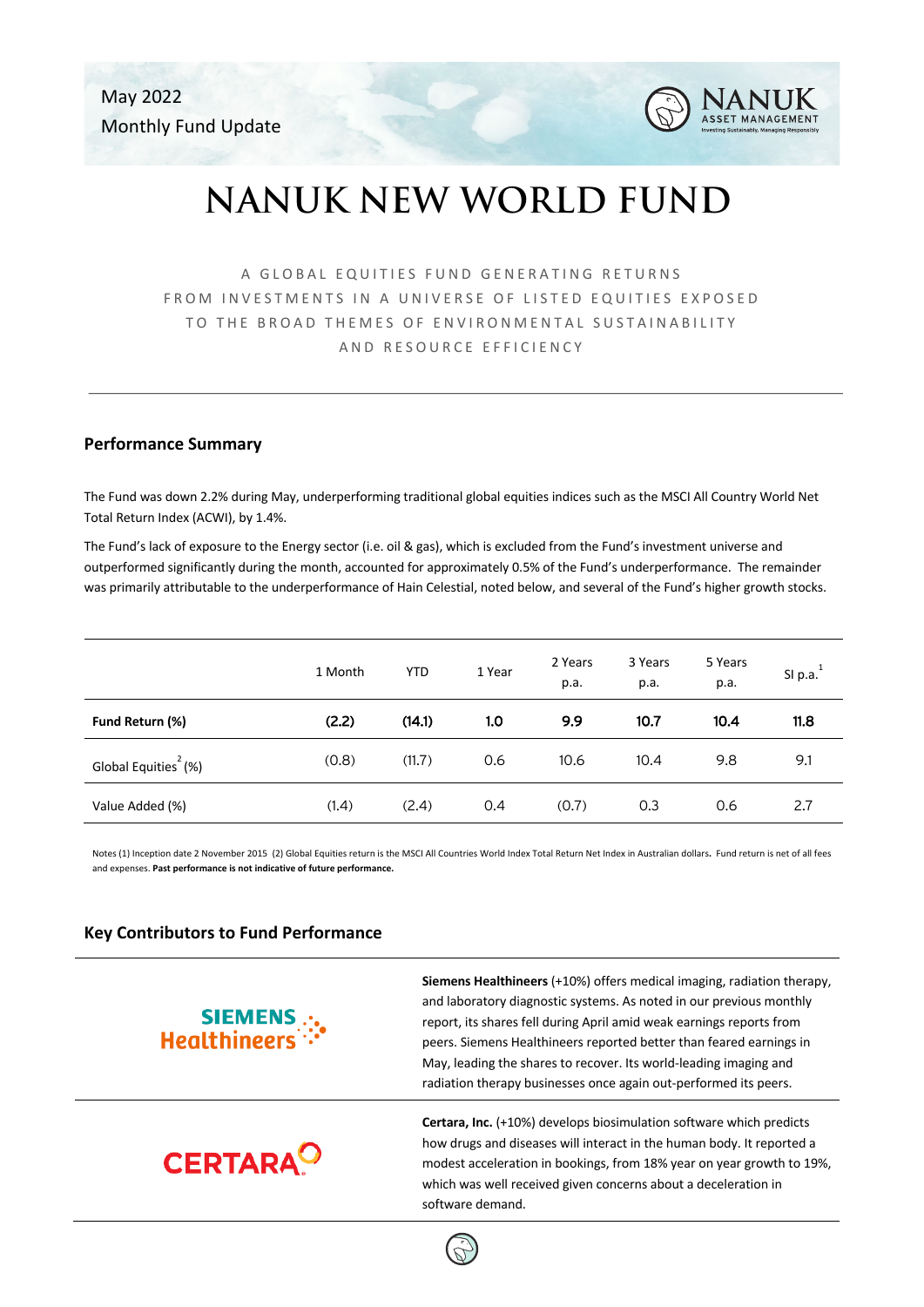

iff



**International Flavours and Fragrances** (+9%) is a leading provider of ingredient solutions to the food and personal care industries. Its first quarter earnings were ahead of expectations and its new CEO used his first earnings call to provide an upbeat outlook for performance improvement potential.

**Hain Celestial Group, Inc** (-21%) is an organic food and personal products manufacturer. Packaged food producers are facing a difficult environment due to rising input costs and Hain's third quarter earnings disappointed the market. The company's US sales increased strongly due to a combination of rising volumes and higher prices, but international sales were worse than anticipated. Weaker European consumer confidence was exacerbated by supply disruption related to price negotiations and declines in the plant-based protein category following the Covid-related demand surge of 2020/21. Despite higher cost-to-serve, management is prioritising stock availability, taking advantage of the opportunity to increase market share as competitors focus on cost control. We think margins will remain under pressure in the short-medium term and reduced the size of the position.

**Tandem Diabetes Care, Inc.** (-30%) is a medical device company producing a market leading automated insulin delivery system used by Type 1 diabetes patients as an alternative to self-administered injections. Tandem's share price fell in May after the company released its Q1 results. While the company increased guidance for FY'21 revenue growth to 22% and maintained full year EBITDA margin targets, the Q1 results were impacted by some de-stocking at international distributors and pressure on gross margins from rising material and transport costs.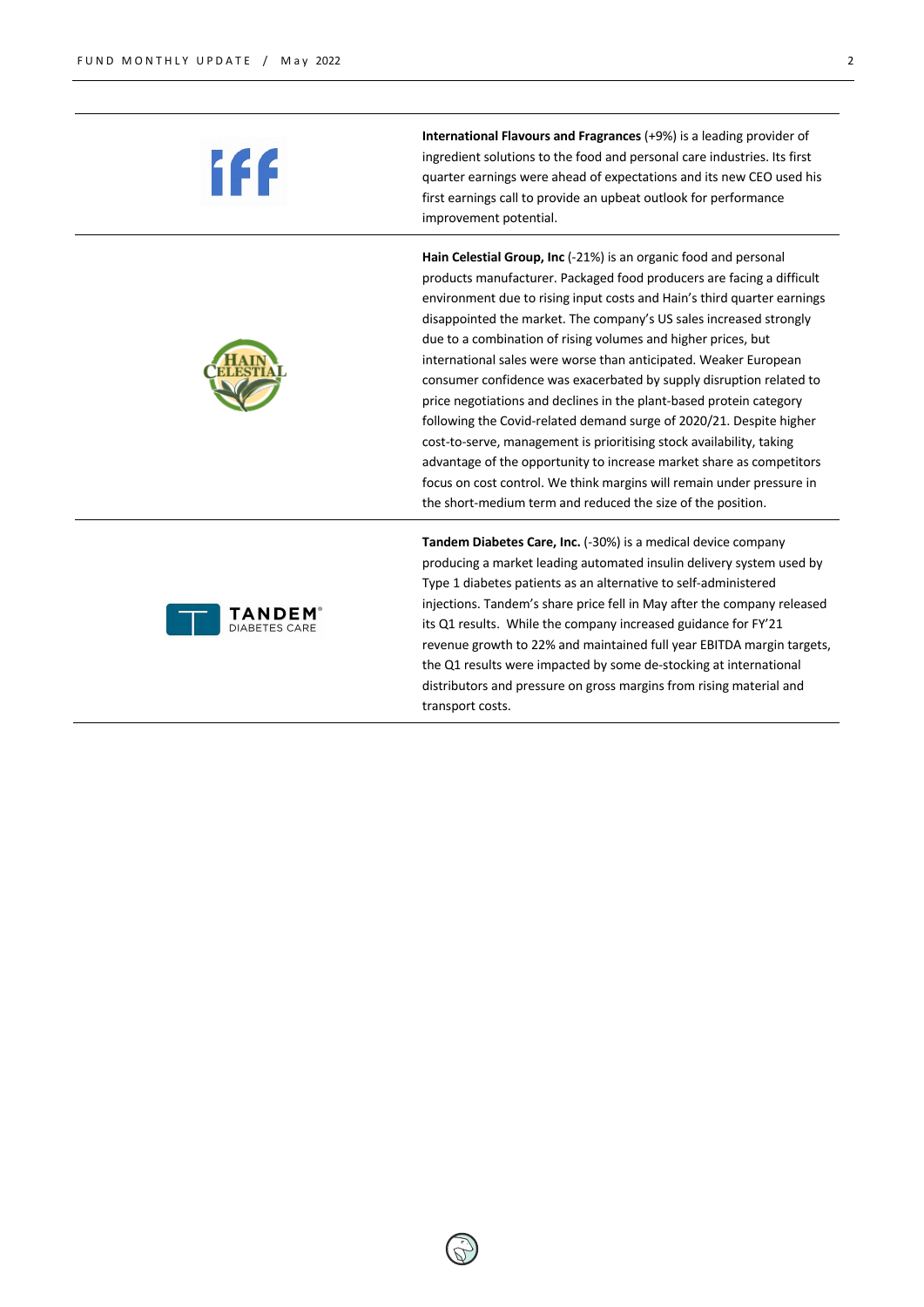#### **New Investments**

| <b>GARMIN</b> | Garmin Ltd offers consumer electronics products for active lifestyles. Its segments are<br>fitness, outdoor, aviation, auto and marine. The Fund has previously held a position in the<br>company, which was exited following significant share price outperformance in 2021. Its<br>share price has subsequently declined by around 40% on concerns of a decline in demand<br>that had surged during COVID. The wearables market continues to grow strongly and we<br>believe Garmin has a strong chance of delivering above earnings expectations.<br>We have previously engaged with Garmin's management about the level of cash on its<br>balance sheet, which we regarded as excessive. The company has since increased its<br>dividend by 9% and initiated a modest buyback, which we view positively. |
|---------------|--------------------------------------------------------------------------------------------------------------------------------------------------------------------------------------------------------------------------------------------------------------------------------------------------------------------------------------------------------------------------------------------------------------------------------------------------------------------------------------------------------------------------------------------------------------------------------------------------------------------------------------------------------------------------------------------------------------------------------------------------------------------------------------------------------------|
| NUVASIVE      | <b>NuVasive, Inc</b> is a medical technology company that provides solutions for spinal surgery.<br>Its portfolio includes implants, instruments, drugs and software. The company is<br>completing a period of heavy investment in new products and sales capacity. With demand<br>likely to improve as COVID disruptions abate, it is positioned to significantly improve<br>performance.                                                                                                                                                                                                                                                                                                                                                                                                                   |

## **Exited Positions and Other Portfolio Changes**

As mentioned above, the Fund reduced its holding in **Hain Celestial** due to reduced conviction in the thesis and risks to shorter term profitability. The Fund exited positions in electrical connector and sensor leader **Amphenol** and electronic circuit protection, power control and sensor manufacturer **Littelfuse**. The shares of both companies have outperformed relative to peers leading to reduced return potential and greater upside in other opportunities. The Fund also exited its position in Japanese medical electronic equipment business **Nihon Kohden Corporation** which continues to be impacted by semiconductor and other component shortages and appears less attractive following a significant decline in the valuation of the Japanese equity market.

## **Top 10 Holdings**

| <b>Security Name</b>                               | Weight (%)<br>Country |                      | Sector                                    |  |
|----------------------------------------------------|-----------------------|----------------------|-------------------------------------------|--|
| Cognizant Technology Solutions Corporation Class A | 4.5                   | UNITED STATES        | <b>Efficient Businesses and Economies</b> |  |
| <b>WestRock Company</b>                            | 4.4                   | UNITED STATES        | Sustainable Consumption                   |  |
| Carlisle Companies Incorporated                    | 3.6                   | UNITED STATES        | Sustainable Cities and Infrastructure     |  |
| <b>Microsoft Corporation</b>                       | 3.5                   | UNITED STATES        | <b>Efficient Businesses and Economies</b> |  |
| Siemens Healthineers AG                            | 3.4                   | <b>GERMANY</b>       | Sustainable Healthcare                    |  |
| International Flavors & Fragrances Inc.            | 3.1                   | UNITED STATES        | Sustainable Food & Agriculture            |  |
| Carrier Global Corp.                               | 2.7                   | <b>UNITED STATES</b> | Sustainable Cities and Infrastructure     |  |
| <b>Medtronic Plc</b>                               | 2.7                   | UNITED STATES        | Sustainable Healthcare                    |  |
| CDW Corp.                                          | 2.7                   | UNITED STATES        | Sustainable & Efficient Industry          |  |
| Westinghouse Air Brake Technologies Corporation    | 2.4                   | UNITED STATES        | Sustainable Transport                     |  |



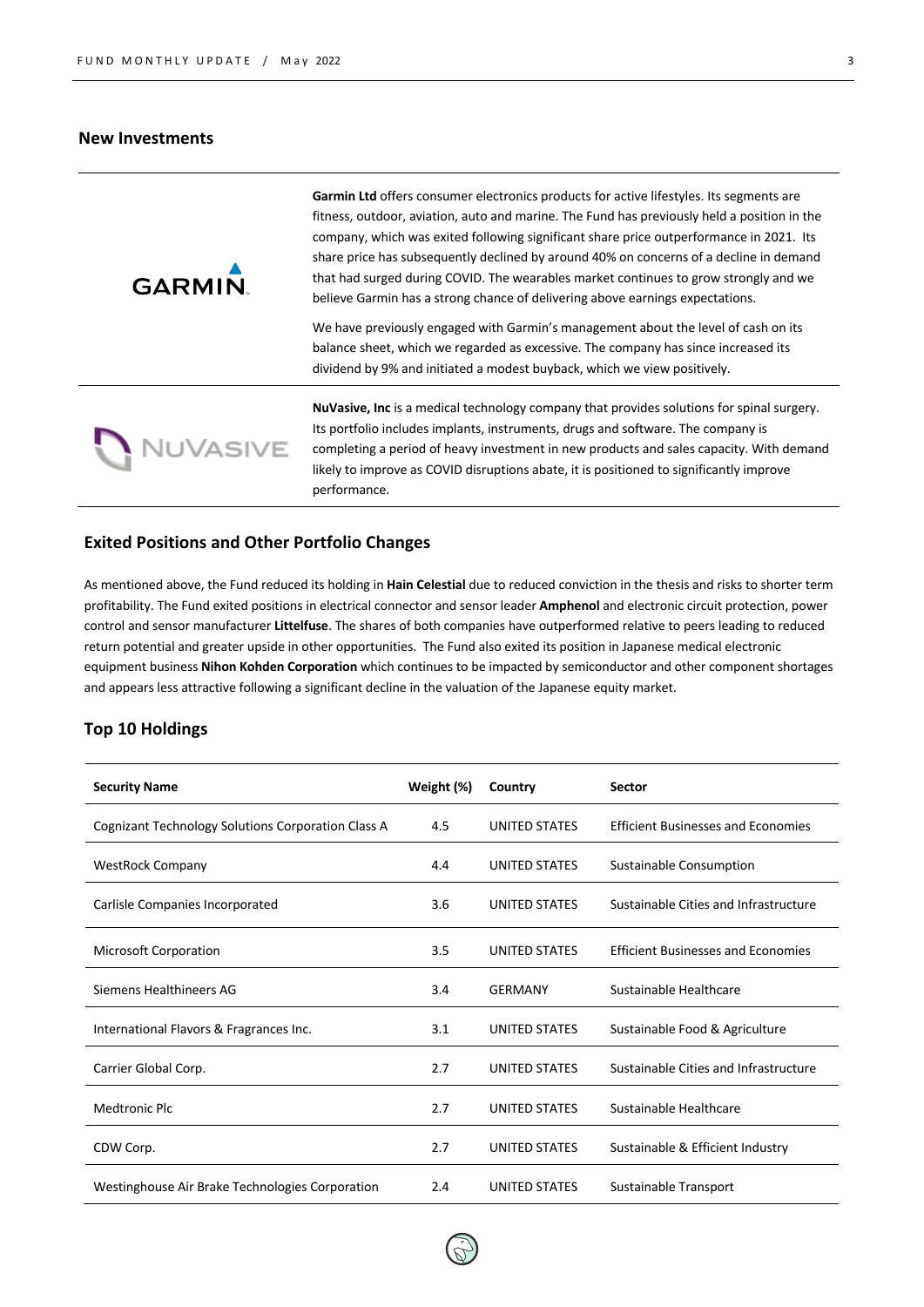### **Portfolio Positioning**



#### **Market Commentary**

Global equities markets were mixed during May. Traditional global equities indices were roughly flat, with the MSCI All Country World Net Total Return Index up 0.1% in US dollar terms. The US' S&P 500 Index rose a solitary basis point, Europe's Stoxx 50 Index fell 0.4%, and in Asia the Nikkei 225 Index and Hang Seng Index rose 1.6% and 1.5% respectively.

There was a greater variation in performance across sectors and styles. The Energy sector was up 13% as oil and gas prices continued to rise. By contrast, retail and consumer stocks fell roughly 4% as leading retailers including Amazon, Target and Walmart reported weak sales amid rising prices and interest rates. The Information Technology sector fell 1.6%, but unprofitable software stocks were hit far harder, with the BVP Nasdaq Emerging Cloud index down 12%. Lower growth 'value' stocks continued to outperform 'growth' stocks in May, with the MSCI World Value Index up 1.7% compared to a decline in the MSCI World Growth Index of 2.4%.

Environmental equities slightly underperformed the broader market, led by Tesla which was down 12% over the month.

#### **Notable Industry Developments**

- Governments around the world continue to release increasingly ambitious plans for decarbonisation of electricity supply and investment in renewable energy.
	- o China's Shandong province issued a tender for more than 11GW of offshore solar generation, enough to meet the peak consumption of New Zealand. The 10 proposed projects are to be constructed in shallow waters close to shore using fixed foundations. China's renewable energy plans also include the development of more than 455GW of new wind and solar capacity in massive projects in inland areas.
	- o Singapore issued a tender for 1.2GW of low emissions power. Given its size, it is difficult for Singapore to generate enough sustainable energy to meet its needs domestically. Its government said the tender received 20 proposals from Indonesia, Malaysia, Thailand and Laos.
	- o The UK government proposed an Energy Security Bill focuses on hydrogen, carbon capture and resilience in the electricity network. Meanwhile, the challenges inherent in the UK's recent support for increased investment in nuclear generation were highlighted by further setbacks in May at the country's flagship nuclear development,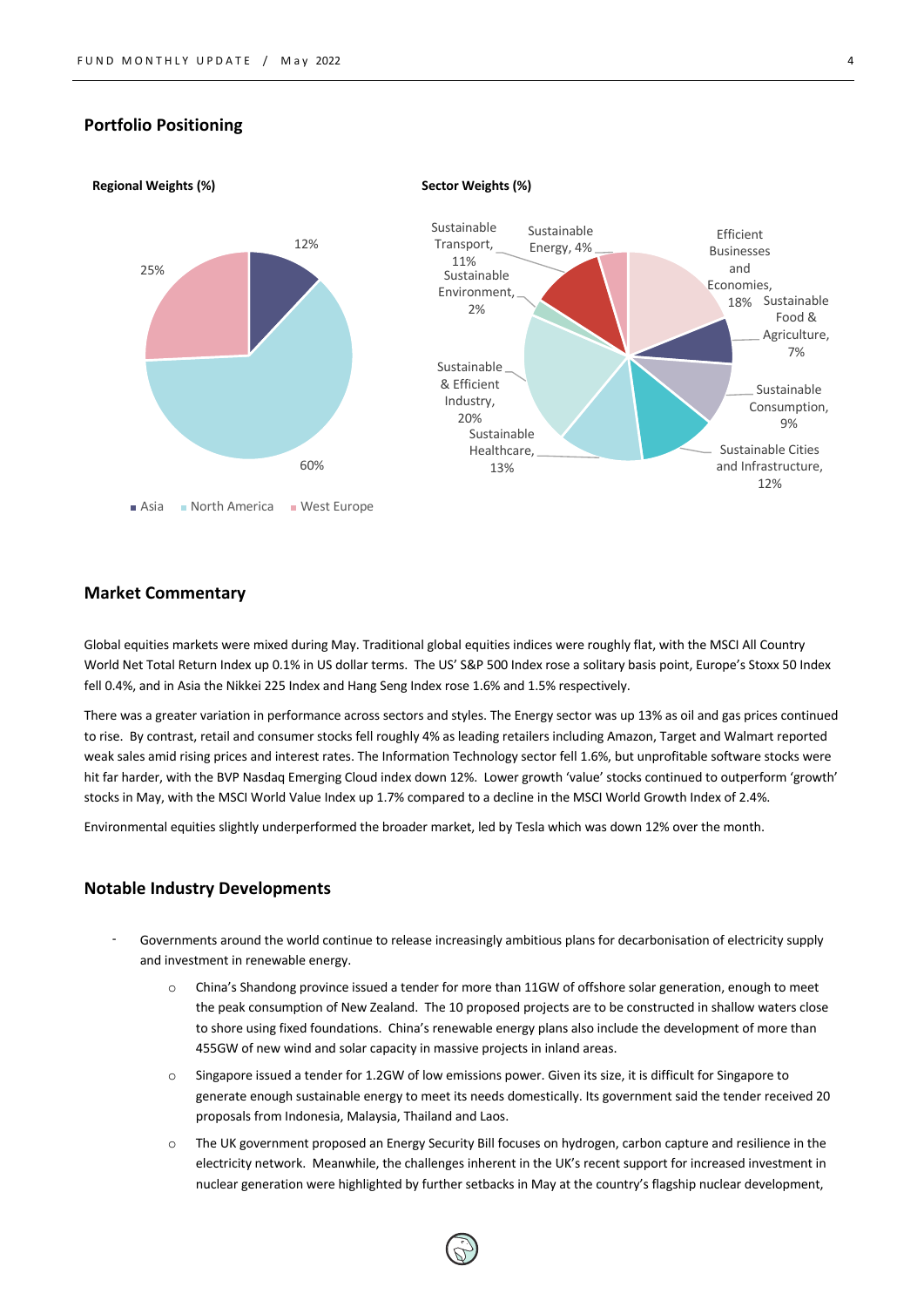with the cost estimate for the Hinckley C plant rising by £3b, bringing the total increase since the original budget to 50%.

- New Zealand set out annual emissions budgets for the next 14 years, as required by its net-zero 2050 legislation.
- Vehicle electrification continues to draw tens of billions of dollars investment
	- $\circ$  The Hyundai-Kia group of companies announced a \$16.5b plan to increase EV production capacity in Korea by 1.1 million cars per year by 2030, and a separate \$5.5b EV capacity investment in the US. The Fund holds a position in Hyundai Mobis, the group's sole supplier of electric drivetrain modules.
	- o Korean company LG Corp. announced an \$8b investment plan by 2026 for batteries and battery materials.
	- $\circ$  Subaru announced a \$1.9b EV capacity investment plan over the next five years.
	- o Nissan and Mitsubishi unveiled a \$15,000 electric minicar. Minicars are very popular in Japan, making up more than a third of sales in 2020.
	- o Volvo Construction Equipment discussed details of its net-zero 2040 commitment. It plans to offer battery and hydrogen fuel cell electricity vehicles, as well as internal combustion vehicles running on biofuels or, if regulation allows, hydrogen.
	- o India's Atter Recycling announced a \$1b in investment plans for battery recycling in Europe and North America, with the first facility due to commence operations this year.
- Clean hydrogen and ammonia are also beginning to draw heavy investment, incentivised by significant government subsidies and financing programs.
	- o Jera, a joint venture between Tokyo Electric and Chubu Electric, has announced a demonstration project to transition coal power plants to run on ammonia
	- o Korea Gas, a leading importer of LNG, said by 2050 it will replace LNG with hydrogen.
	- o Korea Zinc announced plans to spend said would spend \$6.6b by 2030 on green hydrogen and solar and wind generation
	- o Lotte Chemical, a Korean petrochemical manufacturer, announced a \$7.8b investment plan through 2030 focused on hydrogen and battery materials. It aims to produce 1.2 million tons of hydrogen annually.
	- o Nutrient, a Canadian fertiliser company, announced plans for a \$2b 'clean ammonia' plant, which would use carbon capture to reduce the majority of its emissions
- Supply chains remain challenged
	- $\circ$  The Q1 earnings reporting period saw pervasive supply chain challenges, particularly for manufacturing companies, with many companies forced to lower downgrades. Russia's invasion of Ukraine and the sanctions that have followed, COVID lockdowns in China and semiconductor shortages are the most noted challenges.
	- o Alongside supply challenges, companies are having to devote attention to the price of items that previously required little attention. Many companies discussed re-writing contracts to account for items such as ocean freight, the cost of which rose more than five times.
	- o Siemens Energy announced a takeover offer for wind turbine manufacturer Siemens Gamesa; it already owned two-thirds of the company. It cited improving supply chain management as the key reason for the offer. The Fund holds a position in Siemens, which holds a controlling 40% stake in Siemens Energy.

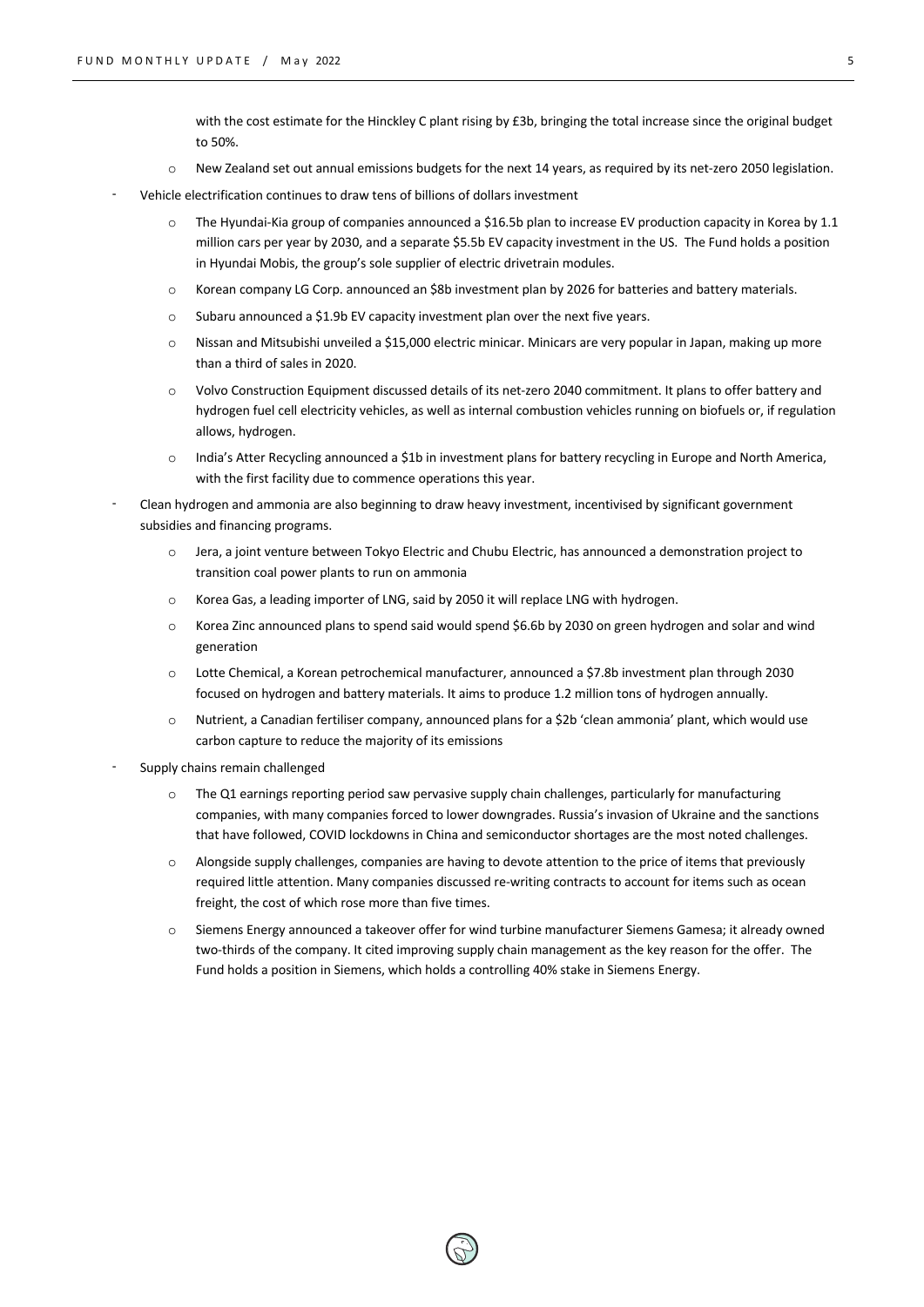The Nanuk New World Fund is a global equities fund generating its returns from investments in a universe of listed equities exposed to the broad themes of environmental sustainability and resource efficiency. The Fund invests in companies involved in clean energy, energy efficiency, agriculture, water, waste management, recycling, pollution control and advanced manufacturing and materials. All of these industries are undergoing significant changes as the world tries to reconcile economic growth with longer term sustainability and are a potentially rich and ongoing source of investment returns.

The Fund seeks to hold a globally diversified, yet relatively concentrated, portfolio of positions that align with Nanuk's views on security valuation and the evolving trends within these industries. The Fund aims to achieve long term capital appreciation and outperformance of traditional global equity indices while reducing volatility of returns and risk of capital loss through appropriate diversification and risk management strategies.

| <b>Fund Name</b>          | Nanuk New World Fund<br>ASX ticker: NNUK                                                                                                                                                             | Currency             | <b>AUD</b>                            |  |  |
|---------------------------|------------------------------------------------------------------------------------------------------------------------------------------------------------------------------------------------------|----------------------|---------------------------------------|--|--|
| Type                      | <b>Global Equities</b>                                                                                                                                                                               | Subscriptions        | Daily                                 |  |  |
| Domicile                  | Australia                                                                                                                                                                                            | Minimum Subscription | AUD 50,000 Direct<br>(ASX no minimum) |  |  |
| Responsible Entity        | <b>Equity Trustees Ltd</b>                                                                                                                                                                           | Redemptions          | Daily                                 |  |  |
| Administrator & Custodian | Citi                                                                                                                                                                                                 | Notice period        | 1 Day                                 |  |  |
| Inception                 | 2 November 2015                                                                                                                                                                                      | Buy-Sell spread      | 0.25%                                 |  |  |
| Total management costs    | 1.1%                                                                                                                                                                                                 | AUM (31 May 2022)    | AUD 660.2m                            |  |  |
| <b>Platform Access</b>    | AMP North, BT (Wrap, Panorama, Asgard), CFS FirstWrap, Hub24, IOOF OnePath, Pursuit &<br>Rhythm Macquarie Wrap, Mason Stevens, Netwealth, OneVue, Powerwrap, Praemium,<br>WealthO2 and Xplore Wealth |                      |                                       |  |  |